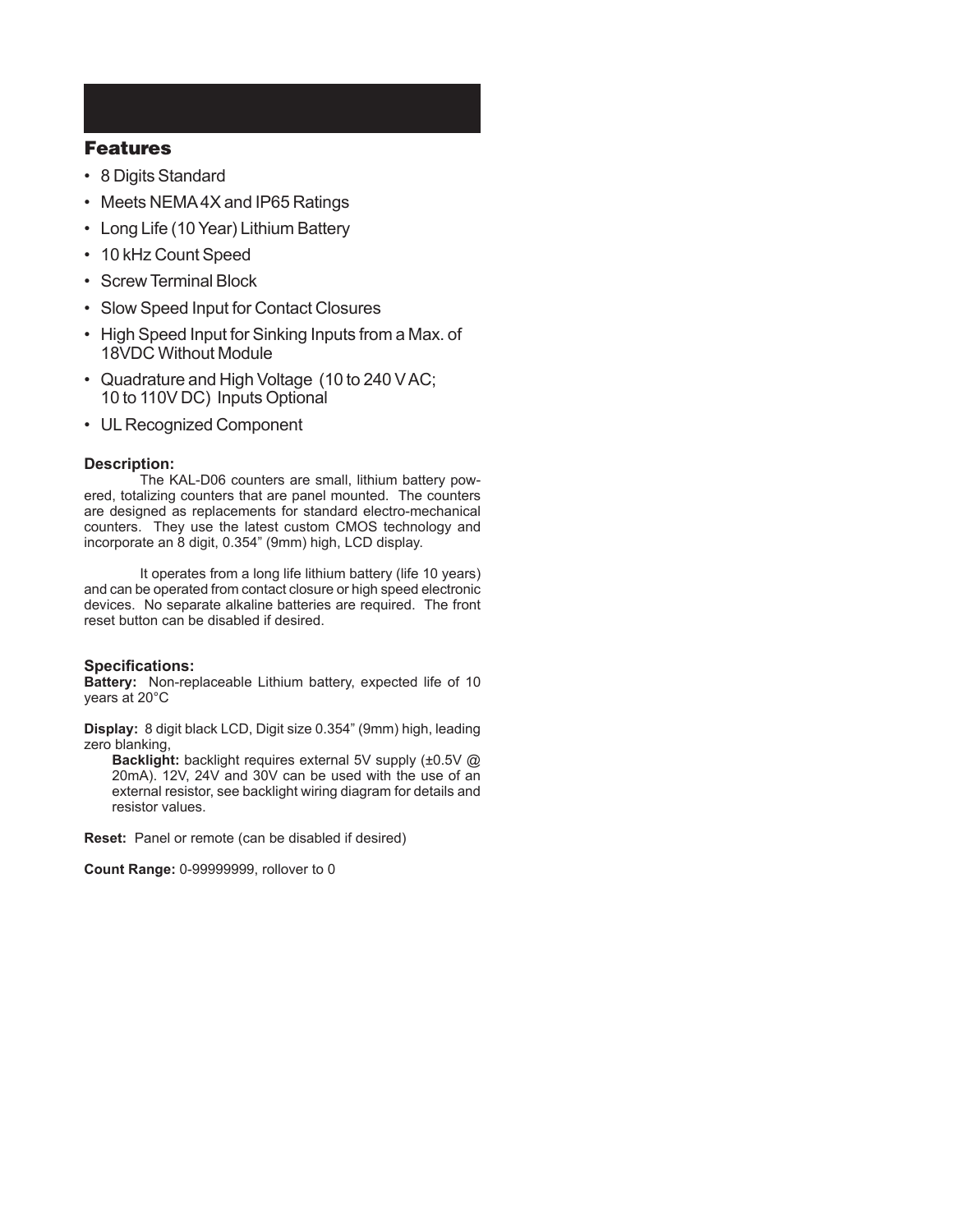

# **KAL-DQUAD06 Wiring**



- **1** Count Input A **2** - Count Input B
- **3** External Reset Input
- **4** Not used
- **5** External Power for Backlight and Input Circuit
- **6** 0V, Common

### **Quadrature Input:**



- **Count Inputs A & B**
- **•** Sink input NPN or push-pull
- signals, NOT source only
- **•** R = Internal resistor 3.3MΩ
- **•** Max. +V **•** Max. 2.5kHZ
- **•** Mark to space ratio 1:1

# **KAL-D06AC/DC Wiring**



- **1** High Voltage Count Input **2** - High Voltage External Reset
- Input **3** - Common for pins 1 & 2
- **4** Direction Input
- 
- **5** External Power for Backlight
- **6** 0V, Common for pins 4 & 5

# **High Voltage Input:**



#### **High Voltage Count Input**

- **•** Opto-isolated
- **•** R = Internal resistor 50kΩ
- **•** 10 240V AC ±10%
- **•** 10 110V DC ±10%
- **•** Max. 10 pulses per second • Min 50mS

#### **High Voltage Reset Input •** Opto-isolated

- **•** R = Internal resistor 50kΩ
- **•** 10 240V AC ±10%
- **•** 10 110V DC ±10%
- Min 15mS



#### **How To Order:**

**DR-4** – 4" DIN Rail

|                                                 | <b>KAL-DQUAD06 8 digit counter with 10 yr battery</b> |
|-------------------------------------------------|-------------------------------------------------------|
|                                                 | with Quadrature Input                                 |
|                                                 | KAL-D06AC/DC  8 digit counter with 10 yr battery      |
|                                                 | with High Voltage Input                               |
| <b>Accessories</b>                              |                                                       |
| N7 - Explosion proof housing                    |                                                       |
| <b>NEMA32 - NEMA4 Wall Mount Enclosure</b>      |                                                       |
| <b>E200 - Rain Tight Outdoor Enclosure</b>      |                                                       |
| (see accessories section for N7, NEMA32 & E200) |                                                       |
|                                                 |                                                       |

**32DINRAIL** - DIN Rail Mounting Frame

#### **Dimensions**



# www.trumeter.com

# **Backlight Wiring**